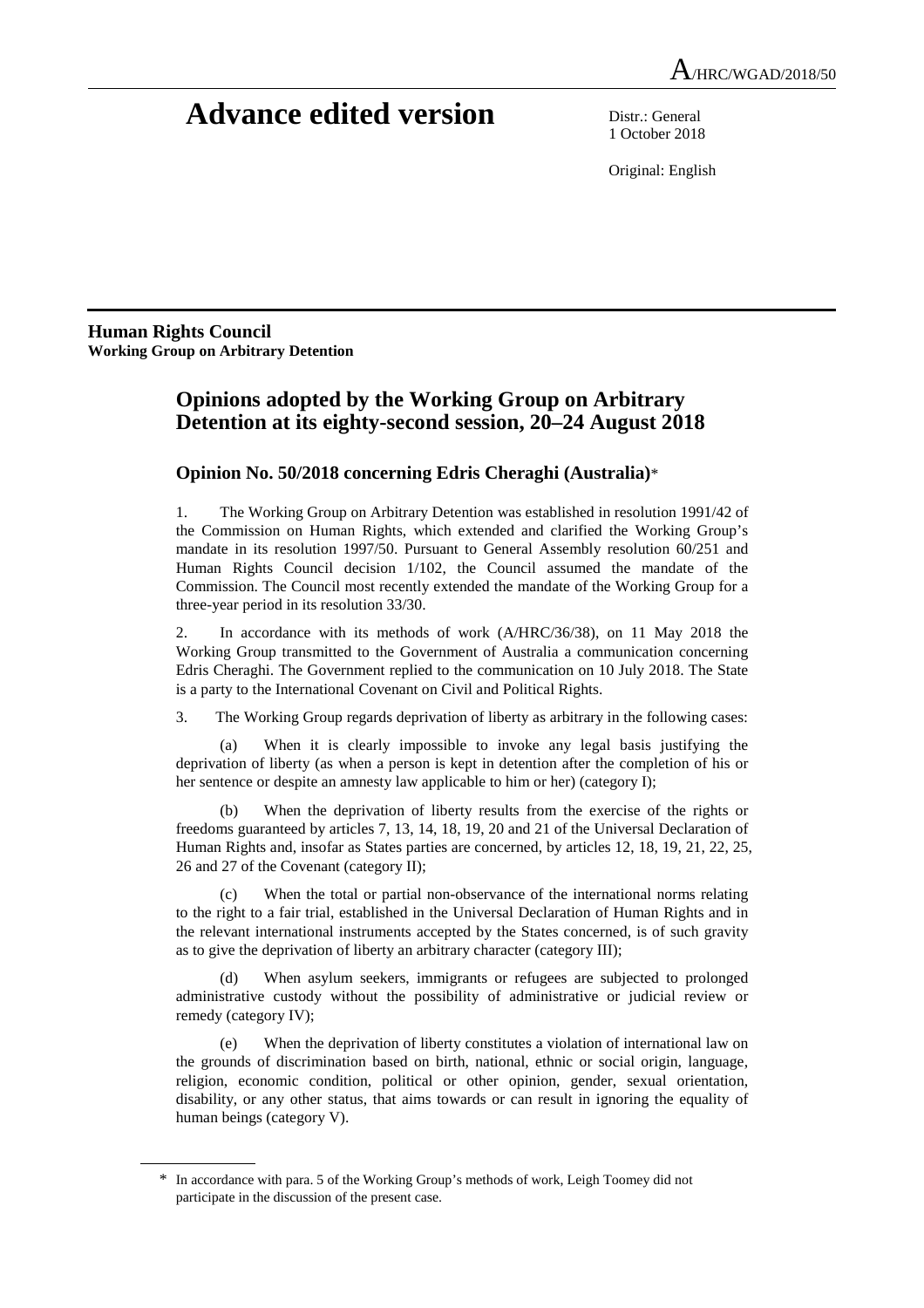#### **Submissions**

#### *Communication from the source*

4. Edris Cheraghi, born in 1987, is of Iranian origin. He usually resides at the Villawood immigration detention centre, Australia.

#### *Arrest and detention*

5. According to the source, Mr. Cheraghi arrived at Christmas Island, Australia, on a boat on 13 December 2012 to seek asylum from persecuting forces in Iran. He reportedly sought recognition of his refugee status because:

 (a) Mr. Cheraghi is from the Arab Kamari ethnic group, which is a subtribe of the Bakhtiari tribe. In 2011, the Government of the Islamic Republic of Iran reportedly confiscated (without compensation or permission) Mr. Cheraghi's family land in order to build the Gotvand Dam in Khuzestan. The confiscation of the land left Mr. Cheraghi's family without sufficient means to subsist. The confiscation of land without compensation or permission is allegedly also reflective of the treatment of Arabs in Iran;

 (b) In approximately August 2014, while living in Australia, Mr. Cheraghi converted from Islam to Christianity. He would thus be viewed as an apostate in Iran;

Mr. Cheraghi reportedly had a relationship with a divorced woman, whose ex-husband was well connected with the Government of the Islamic Republic of Iran. In 2012, she ended the relationship and Mr. Cheraghi was subsequently targeted by various groups for threats and assaults.

6. Mr. Cheraghi was detained upon arrival at Christmas Island by officials from the Department of Immigration and Border Protection. The source reports that all those arriving by boat are provided with a type of warrant issued by the Department, but no documents are currently available.

7. The source reports that Mr. Cheraghi was subsequently transferred to the Darwin immigration detention centre, where he spent approximately three weeks before being moved to Wickham Point detention centre in the Northern Territory for approximately two months. Sometime around May 2013, Mr. Cheraghi was reportedly released into the community on a series of bridging visas E.

8. Around July 2015, Mr. Cheraghi was charged with an offence and arrested, and on 11 September 2015 his bridging visa was cancelled by the Department of Immigration and Border Protection and he was transferred to the Villawood immigration detention centre.

9. The source states that Mr. Cheraghi is being detained on the basis of the Australian Migration Act 1958. The Act specifically provides in sections 189 (1), 196 (1) and 196 (3) that unlawful non-citizens must be detained and kept in detention until they are: (a) removed or deported from Australia; or (b) granted a visa. In addition, section 196 (3) specifically provides that even a court cannot release an unlawful non-citizen from detention unless the person has been granted a visa.

10. Around October 2015, Mr. Cheraghi was placed by the Department of Immigration and Border Protection in administrative detention. He was subsequently transferred between Christmas Island and Villawood immigration detention centre a couple of times before being transferred back to Villawood in about February 2016, where he remains today.

11. The source notes that while Mr. Cheraghi has been charged with (a) breaking and entering, (b) assault occasioning actual bodily harm and (c) stealing, he has not been convicted of any offence.

12. The court dates for Mr. Cheraghi's offences have been rescheduled several times. The source reports that at a trial held in mid-December 2017, the jury was unable to reach (even by majority) a verdict and the court date for a retrial was subsequently set for 13 August 2018. The source points out that by that time, Mr. Cheraghi would have been held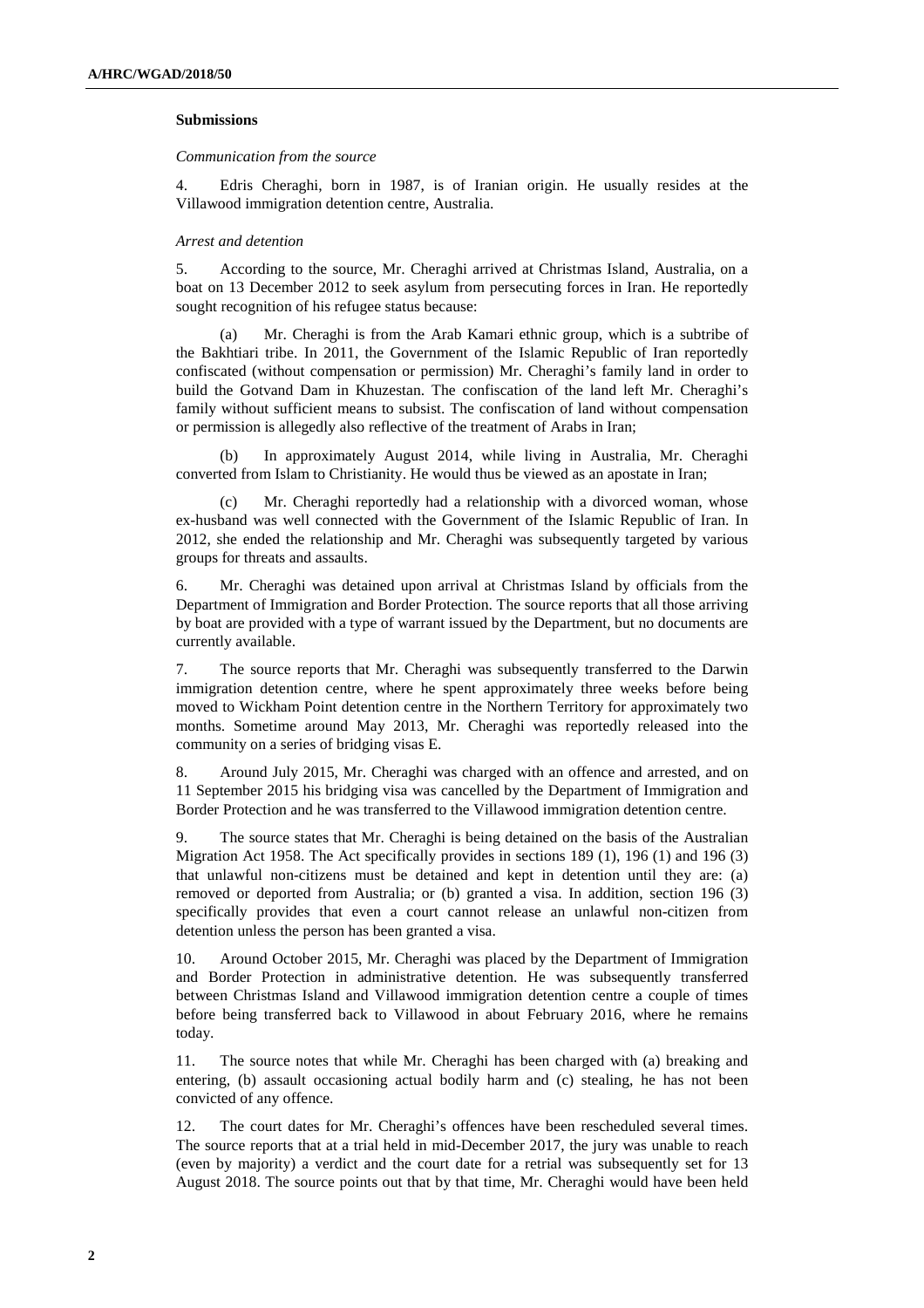in administrative detention for almost three years while waiting for the criminal justice process.

13. According to the source, that means, in effect, that the Department of Immigration and Border Protection has prejudged Mr. Cheraghi's guilt and determined that merely a criminal charge, without conviction, is sufficient to determine that a person is guilty and, as such, to cancel a person's visa and administratively detain that person. The source also notes that the subject matter of the offence is immaterial — what is material is the prejudgment of guilt resulting in detention. Furthermore, the source emphasizes that the behaviour of the Department in doing so represents a worrying intrusion into the separation of powers on which the Australian political system is based.

14. The source also notes that Mr. Cheraghi has a history of mental illness or psychosocial disability. He has been diagnosed with various conditions, including borderline personality disorder, bipolarity, depression and anxiety. He has a history of selfharm (both in the Islamic Republic of Iran and Australia) and he continues to be assessed as being at high risk of self-harm. The source notes that the continuing detention of Mr. Cheraghi is having a negative impact on his mental health. In that regard, the source notes that the counsellors provided by the Government of Australia have recommended that he be released into the community to better manage his mental health. Given that Mr. Cheraghi had reported hearing voices and a high level of anxiety, the counsellors also recently recommended an assessment by a psychiatrist and regular observation by a counsellor while he is detained owing to his past suicide attempts and history.

15. According to the source, Mr. Cheraghi has exhausted all domestic remedies to secure his release. Following his arrival in Australia on 13 December 2012, the Department of Immigration and Border Protection conducted an irregular maritime arrival entry interview on 17 January 2013 as part of his protection obligation application process. He was subsequently granted legal assistance to complete a protection visa application on or about 24 February 2016. On 27 June 2016, he lodged a safe haven enterprise (subclass 790) visa application which was refused by the Department on 10 October 2016. On 14 October 2016, the refusal of the Department was referred to the Immigration Assessment Authority for its review of the merits; on 17 January, it upheld the decision of the Department.

#### *Submissions under category II*

16. The source submits that Mr. Cheraghi has been deprived of his liberty as a result of the exercise of his rights guaranteed by article 14 of the Universal Declaration of Human Rights, whereby "Everyone has the right to seek and to enjoy in other countries asylum from persecution". The source thus submits that the detention of Mr. Cheraghi constitutes an arbitrary deprivation of his liberty, falling within category II.

#### *Submissions under category IV*

17. The source further submits that Mr. Cheraghi, as an asylum seeker, who is subject to prolonged administrative custody, has not been guaranteed the possibility of administrative or judicial review or remedy.

18. As referred to in paragraph 9 above, the Australian Migration Act 1958 specifically provides in sections 189 (1), 196 (1) and 196 (3) that unlawful non-citizens must be detained and kept in detention until they are either removed or deported from Australia (which in Mr. Cheraghi's case would very likely constitute refoulement (including constructive refoulement)), or granted a visa. In that respect, the source notes that Mr. Cheraghi has not been recognized as being owed protection obligations by Australia. Furthermore, given that he currently faces criminal charges, it is extremely unlikely that the Government would grant him either a bridging visa or community detention placement to enable him to reside in the community. The source further recalls that section 196 (3) specifically provides that even a court cannot release an unlawful non-citizen from detention (unless the person has been granted a visa).

19. In that respect, the source notes that the High Court of Australia, in its decision on the case of *Al-Kateb v. Godwin* (2004) 219 CLR 562, has upheld mandatory detention of non-citizens as a practice which is not contrary to the Constitution of Australia. The source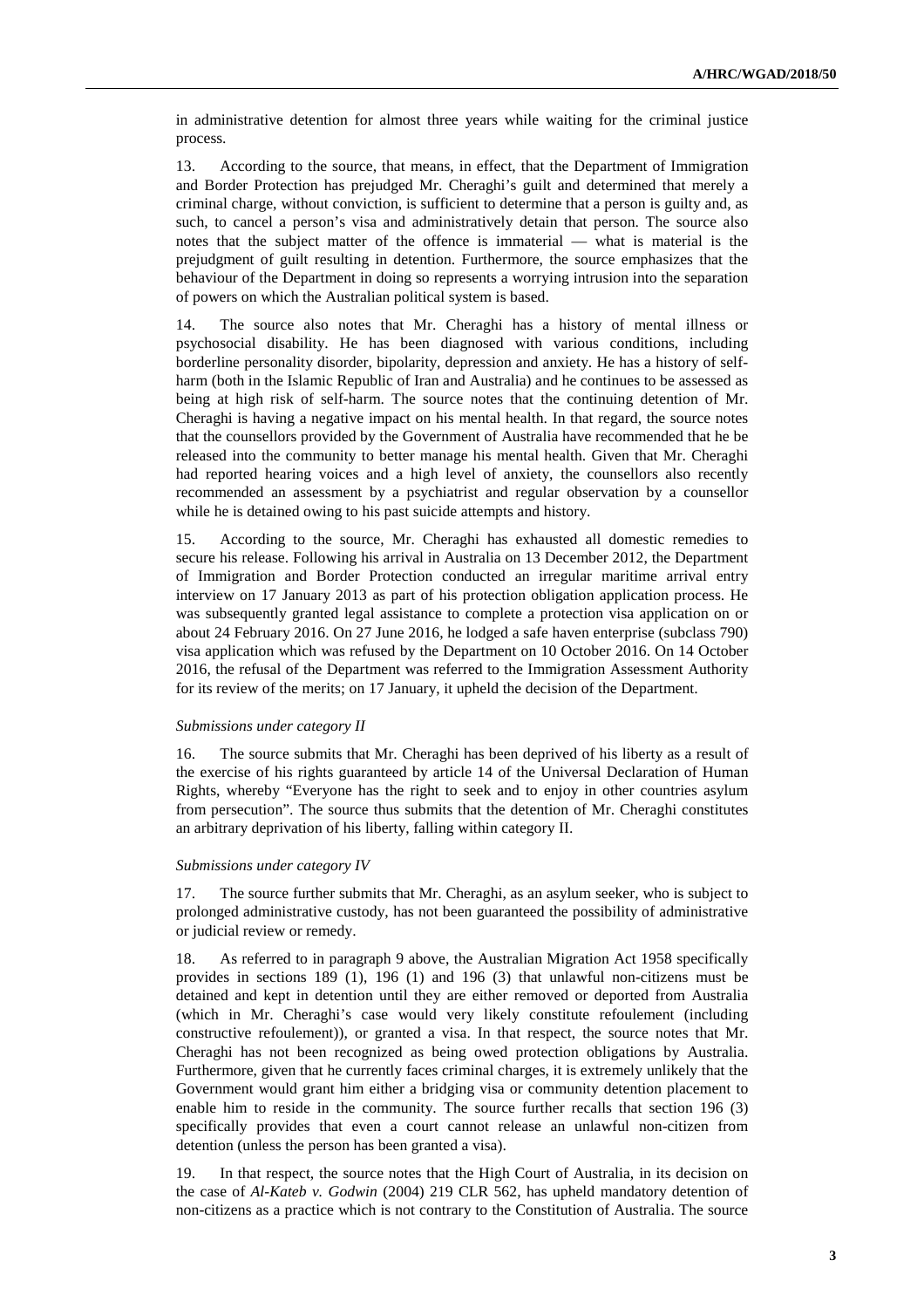further notes that the Human Rights Committee in *C. v. Australia* (CCPR/C/76/D/900/1999) held that there is no effective remedy for people subject to mandatory detention in Australia. As such, while Mr. Cheraghi has progressed with the protection visa process, the Department of Immigration and Border Protection has had approximately five and a half years in which to determine his protection claim. The Immigration Assessment Authority most recently reviewed the decision by the Department Mr. Cheraghi's protection visa application and upheld that decision.

20. In addition, Mr. Cheraghi has sought legal advice as to the merits of any judicial review of the decision of the Immigration Assessment Authority. The advice that Mr. Cheraghi has received is that there is no judicial (as opposed to the merits, which a court cannot review) error in the decision of the Authority and there are thus no prospects of success for a judicial review of that decision. The source notes that such processes relate to Mr. Cheraghi's protection visa process and not directly to his detention. However, the source also notes that a positive protection process assessment without character concerns would result in the release of Mr. Cheraghi from detention.

21. The source also states that if Mr. Cheraghi was found to be owed protection obligations by Australia, because of the criminal charge against him, it is extremely unlikely that he would meet the Department's character requirements for the granting of a visa.

22. On the basis of the above, the source notes that Mr. Cheraghi lacks any chance of his detention being the subject of a real administrative or judicial review or remedy. His detention thus constitutes an arbitrary deprivation of liberty, falling within category IV.

#### *Submissions under category V*

23. According to the source, Australian citizens and non-citizens are not equal before the courts and tribunals of Australia. The effective result of the decision of the High Court in the case of *Al-Kateb v. Godwin*, as referred to in paragraph 19 above, is that while Australian citizens can challenge administrative detention, non-citizens cannot. The detention of Mr. Cheraghi thus constitutes an arbitrary deprivation of his liberty, falling within category V.

### *Response from the Government*

24. On 11 May 2018, the Working Group transmitted the allegations from the source to the Government under its regular communications procedure. The Working Group requested the Government to provide, by 10 July 2018, detailed information about the current situation of Mr. Cheraghi and any comments on the source's allegations.

25. In its reply of 10 July 2018, the Government of Australia reiterates its long-standing commitment to cooperating with the United Nations and its strong human rights record. The Government remains committed to an effective and robust international protection programme, recognizing the dual humanitarian imperative to both afford protection where it is engaged and to protect people from abuse and exploitation. The Government also reiterates that it takes its protection obligations very seriously, and its protection arrangements are premised on the fundamental obligation of non-refoulement.

26. The Government then outlines its legal and policy framework in relation to immigration detention. The Government considers that mandatory immigration detention of unlawful non-citizens is an essential component of strong border control. According to the legislative framework, the length of immigration detention is not limited by a set time frame but is dependent upon a number of factors, including identity determination, developments in country information and the complexity of processing according to individual circumstances relating to health, character or security matters. Relevant assessments are completed as expeditiously as possible to facilitate the shortest possible time frame for detaining people in immigration detention facilities.

27. It is the position of the Government that the immigration detention of an individual on the basis that he or she is an unlawful non-citizen is not arbitrary per se under international law. Continuing detention may become arbitrary after a certain period of time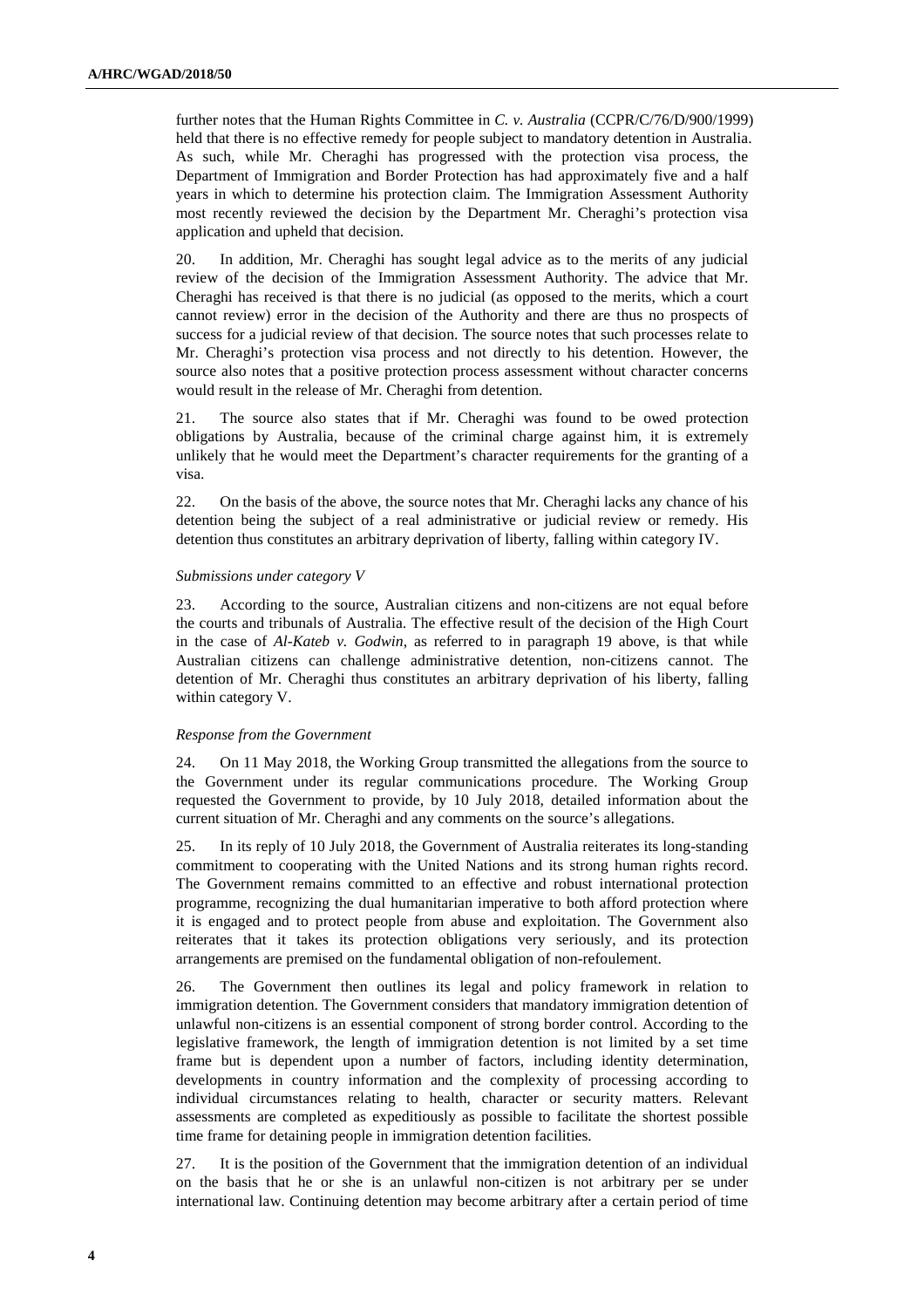without proper justification. Being held in detention is a last resort for the management of unlawful non-citizens. The Government adds that its case management practices ensure that any person who is detained understands the reason for their detention and the choices and pathways which may be available to them, including choosing to return to their country of origin or deciding whether to pursue legal remedies. The Government also notes that the immigration detention system is subject to regular scrutiny, including visits by external agencies, to ensure that people in immigration detention are treated humanely, decently and fairly.

28. Against that background, the Government explains that Mr. Cheraghi arrived at Christmas Island, an excised offshore place, on 16 December 2012, as an illegal maritime arrival. At the time of his arrival, he was reasonably suspected to be an unlawful noncitizen and did not hold a visa to enter Australia. As a consequence, he was detained under section 189 (3) of the Migration Act 1958, which provides that if an officer knows or reasonably suspects that a person in an excised offshore place is an unlawful non-citizen, the officer must detain the person.

29. On 22 March 2013, Mr. Cheraghi was transferred to the Northern immigration detention centre and detained under section 189 (1) of the Act.

30. The Government states that on 22 May 2013, the former Minister for Home Affairs intervened under section 195A of the Migration Act, to grant Mr. Cheraghi a temporary humanitarian stay (subclass 449) visa for seven days and a bridging visa E (subclass 050) for six months. Mr. Cheraghi was released from immigration detention the same day.

31. The bridging visa E ran out on 22 November 2013. On 9 October 2014, the Minister intervened under sections 91L (1) and 46A (2) of the Migration Act to enable the Department to grant Mr. Cheraghi a bridging visa E. On 31 October 2014, Mr. Cheraghi was granted a bridging visa E and on 15 August 2015, he was granted a further one.

32. According to the Government, on 26 August 2015, Mr. Cheraghi was remanded in criminal custody on a number of criminal charges, including aggravated breaking and entering with intent to inflict actual bodily harm and stealing property in a dwelling/house.

33. On 11 September 2015, the delegate of the Minister cancelled Mr. Cheraghi's bridging visa E under section 116 (1) (g) of the Migration Act, pursuant to regulation 2.43 (p) (ii) of the Migration Regulation 1994 and on 18 September 2015, Mr. Cheraghi lodged an application with the Administrative Appeals Tribunal for review of the cancellation of his visa (WE050).

34. The Government also states that on 30 October 2015, Mr. Cheraghi was detained under section 189 (1) of the Migration Act upon release from the John Morony correctional centre and was transferred to Villawood immigration detention centre.

35. On 19 November 2015, the Administrative Appeals Tribunal confirmed the decision to cancel Mr. Cheraghi's bridging visa E.

36. On 1 December 2015, the Minister intervened to lift the bar under section 46A (2) of the Migration Act to allow Mr. Cheraghi to apply for a temporary protection (subclass 785) visa or a safe haven enterprise visa.

37. According to the Government, on 6 June 2016 Mr. Cheraghi was issued with a criminal justice stay certificate by the New South Wales Department of Public Prosecutions in respect of the criminal charges laid against him on 26 August 2015. On 28 June 2016, the delegate of the Minister refused to grant Mr. Cheraghi a criminal justice (subclass 951) visa. On the same day, Mr. Cheraghi applied for a safe haven enterprise visa.

38. On 4 July 2016, he was interviewed by the Department in respect of his application. On 29 July 2016, the bridging visa E application associated with the safe haven enterprise visa application was found to be invalid. The delegate subsequently refused to grant Mr. Cheraghi a safe haven enterprise visa on 10 October 2016.

39. On 17 January 2017, the Immigration Assessment Authority confirmed the delegate's decision. On 8 February 2017, Mr. Cheraghi lodged an appeal against the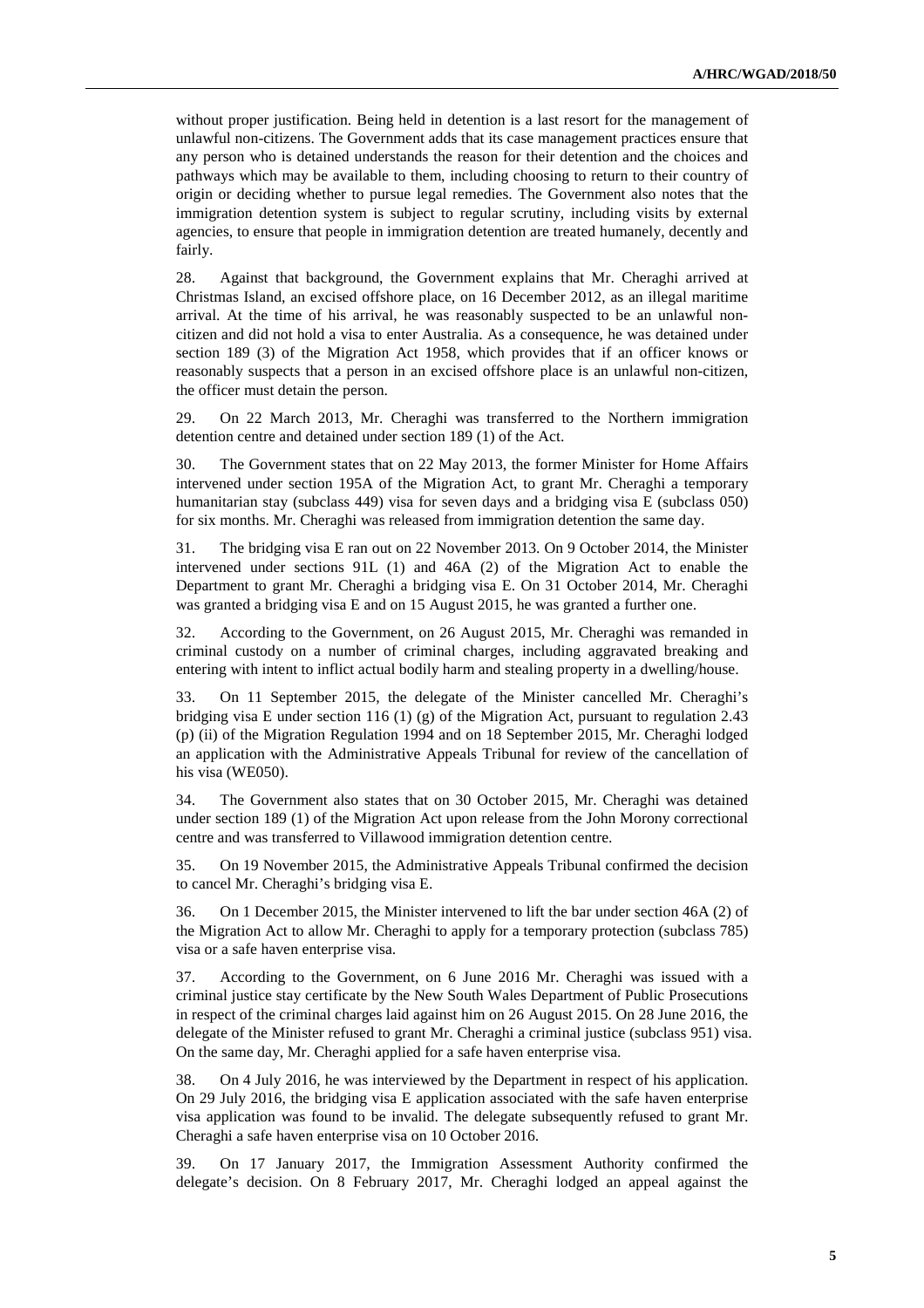decision of the Immigration Assessment Authority at the Federal Circuit Court. On 22 May 2017, he decided not to pursue this application and filed a notice of discontinuance.

40. On 16 January 2018, Mr. Cheraghi applied for a bridging visa E but the application was deemed invalid on 18 January 2018.

41. According to the Government, the criminal charges laid against Mr. Cheraghi on 26 August 2015 are still in force. He was scheduled to appear before the Parramatta District Court for mention on 26 July 2018 and his trial was scheduled to commence on 14 August 2018.

42. On 20 June 2018, Mr. Cheraghi's case was referred for assessment by the Department of Home Affairs against the ministerial intervention guidelines, for a possible referral to the Minister for consideration of the grant of a visa or residence determination under sections 195A and 197AB of the Migration Act. Mr. Cheraghi's case continues to be assessed.

43. The Government rejects the claims by the source that the removal or deportation of Mr. Cheraghi would constitute refoulement. He is an unlawful non-citizen, detained under section 189 of the Migration Act and is required under section 196 of the Act to be detained under section 198 or 199 of the Act, or granted a visa. As noted above, Mr. Cheraghi applied for a safe haven enterprise visa and this was refused. His case was thus assessed against the country's protection obligations and it was found that Australia did not owe him protection.

44. The Government also rejects claims made by the source that Mr. Cheraghi has not been guaranteed the possibility of administrative or judicial review or remedy of his ongoing detention. According to the Government, a person in immigration detention is able to seek judicial review of the lawfulness of his or her detention before the Federal Court or the High Court of Australia. Section 75 (v) of the Constitution provides that the High Court of Australia has original jurisdiction in relation to every matter where a writ of mandamus, prohibition or injunction is sought against an officer of the Commonwealth.

45. The Government rejects further claims by the source that, as a result of the decision of the High Court in the case of *Al-Kateb v. Godwin* non-citizens are not equal before the courts. The High Court held that the provisions of the Migration Act requiring the detention of non-citizens until they are removed, deported or granted a visa, even if removal is not reasonably practicable in the foreseeable future, were valid.

46. The Government explains that Mr. Cheraghi's detention has been reviewed on numerous occasions under case management processes in meetings of the Case Management and Detention Review Committee. The outcomes of those reviews have found that Mr. Cheraghi's detention continues to be appropriate.

47. The Government adds that Mr. Cheraghi remains in immigration detention in Australia as he is an unlawful non-citizen with outstanding criminal matters. A number of detention review mechanisms allow for a regular review of the merits of his ongoing detention. They include detention review committees, which are held monthly to review all cases in those being held in detention, to ensure the ongoing lawfulness and reasonableness of the decision to detain a person, by taking into account all the circumstances of the case, including adherence to legal obligations. In addition, part of the ongoing review of individuals in immigration detention includes a risk-based approach to the consideration of the appropriate placement and management of an individual while their status is being resolved. In accordance with section 486N of the Migration Act, the Secretary of the Department of Home Affairs provides the Commonwealth Ombudsman with a report relating to the circumstances of a person's detention for every person who has been in immigration detention for more than two years and every six months thereafter.

48. The Government concludes by noting that people in immigration detention have access to clinically recommended physical and mental health-care services of a standard generally commensurate with the health care available to the Australian community, taking into account the diverse and potentially complex health needs and cultural sensitivity of people in immigration detention.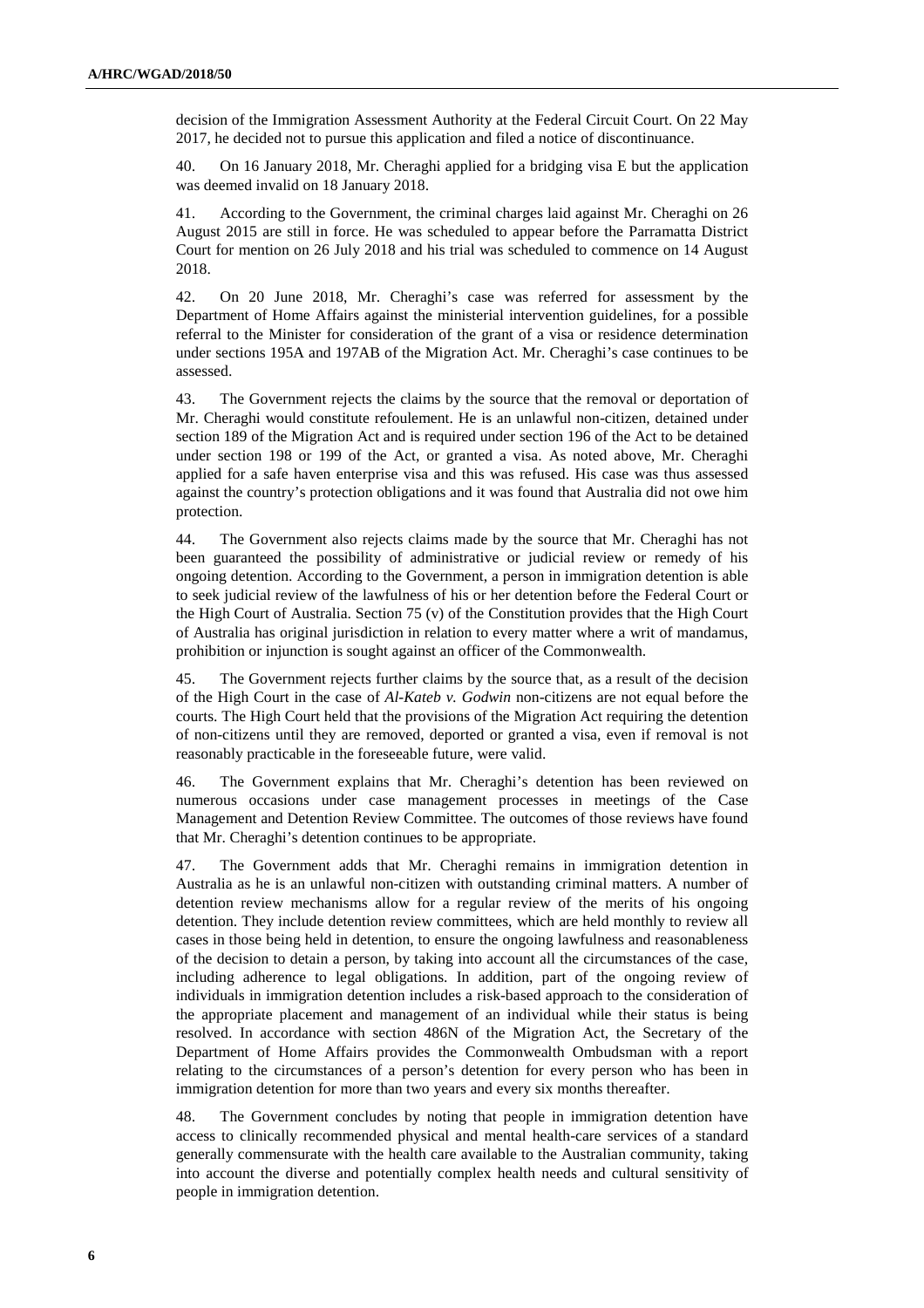#### *Further information from the source*

49. On 10 July 2018 the Working Group transmitted the reply from the Government to the source for any further comments.

50. In its response of 24 July 2018, the source notes that the Government response overall appears to assert that because open-ended detention (subject to certain events, discussed below) is lawful in Australia, that it is either not arbitrary or otherwise complies with the country's international obligations. According to the Government, Mr. Cheraghi, as an unlawful non-citizen, is lawfully detained under Australian law. The source, however, argues that such lawful detention is arbitrary and open-ended (or worse, indefinite).

51. The source reiterates that under the Migration Act 1958, an unlawful non-citizen must be detained, and kept in immigration detention until they are removed from Australia or granted a visa. In addition, section 196 (3) of the Act provides that: "To avoid doubt, subsection (1) prevents the release, even by a court, of an unlawful non-citizen from detention (otherwise than as referred to in paragraph  $(1)$   $(a)$ ,  $(aa)$  or  $(b)$ ) unless the noncitizen has been granted a visa." As such, providing there is some sort of process relating to the grant of a visa or removal (even if removal is not reasonably practicable in the foreseeable future), the detention of an unlawful non-citizen is permitted under Australian law.

52. The source adds that the detention of Mr. Cheraghi has a further element, which is that he has been issued with a criminal justice stay certificate that prevents his removal while his criminal matter is ongoing. That means that he is detained, despite the Government making no current attempts to remove him or to grant him a visa. The source adds that Mr. Cheraghi remains in detention, despite pleading not guilty, and a jury being unable to render a verdict. As such, he faces a second trial. In that respect, the source submits that the length of time Mr. Cheraghi has waited for an outcome on his criminal matters exceeds the maximum custodial sentence that could be imposed if he is found guilty.

53. According to the Government response, persons can make a request to the Minister of Home Affairs to exercise his personal, discretionary and non-compellable powers under the Migration Act to intervene in their case. The source adds that they are also not reviewable. As such, Mr. Cheraghi can reportedly not pursue this option as a legitimate path to end his detention. In addition, even if an unlawful non-citizen does make submissions to the Minister to exercise those powers, the submission must pass through a series of guideline checks to determine if the submission should be referred to the Minister. Mr. Cheraghi was referred under this power on 20 June 2018. That followed a diagnosis of deep vein thrombosis and pulmonary embolism, following hospitalization after he had coughed blood for several days. In addition, since 20 June 2018, Mr. Cheraghi has reportedly been assaulted twice in detention and has two broken hands, both of which required surgery. He also suffered a head injury, which required staples. Despite repeated requests to the Department of Home Affairs for Mr. Cheraghi to be urgently assessed against the guidelines for referral to the Minister, the source is not aware that any progress has been made.

54. The source refers to the Government response, where it notes its commitment to ensuring that all individuals in administrative immigration detention are treated in a manner consistent with the country's international legal obligations. In that respect, the source submits that it is not the treatment of people in detention that is the subject of its current complaint. It is the actual fact of detention itself. The source adds that despite five opinions issued in 2017 and 2018, where the Working Group found that the subjects of those opinions were held in arbitrary detention, none of those individuals have been released.

55. In its response, the Government notes various situations in which detention may not be arbitrary and where a person can challenge their detention, through actions such as habeas corpus. However, the source submits that these situations do not apply to Mr. Cheraghi. The source adds that the discussion of such situations generates an impression that options may be available to Mr. Cheraghi. That is not correct, as his detention is lawful under Australian law, whereas a habeas corpus action relates to unlawful detention.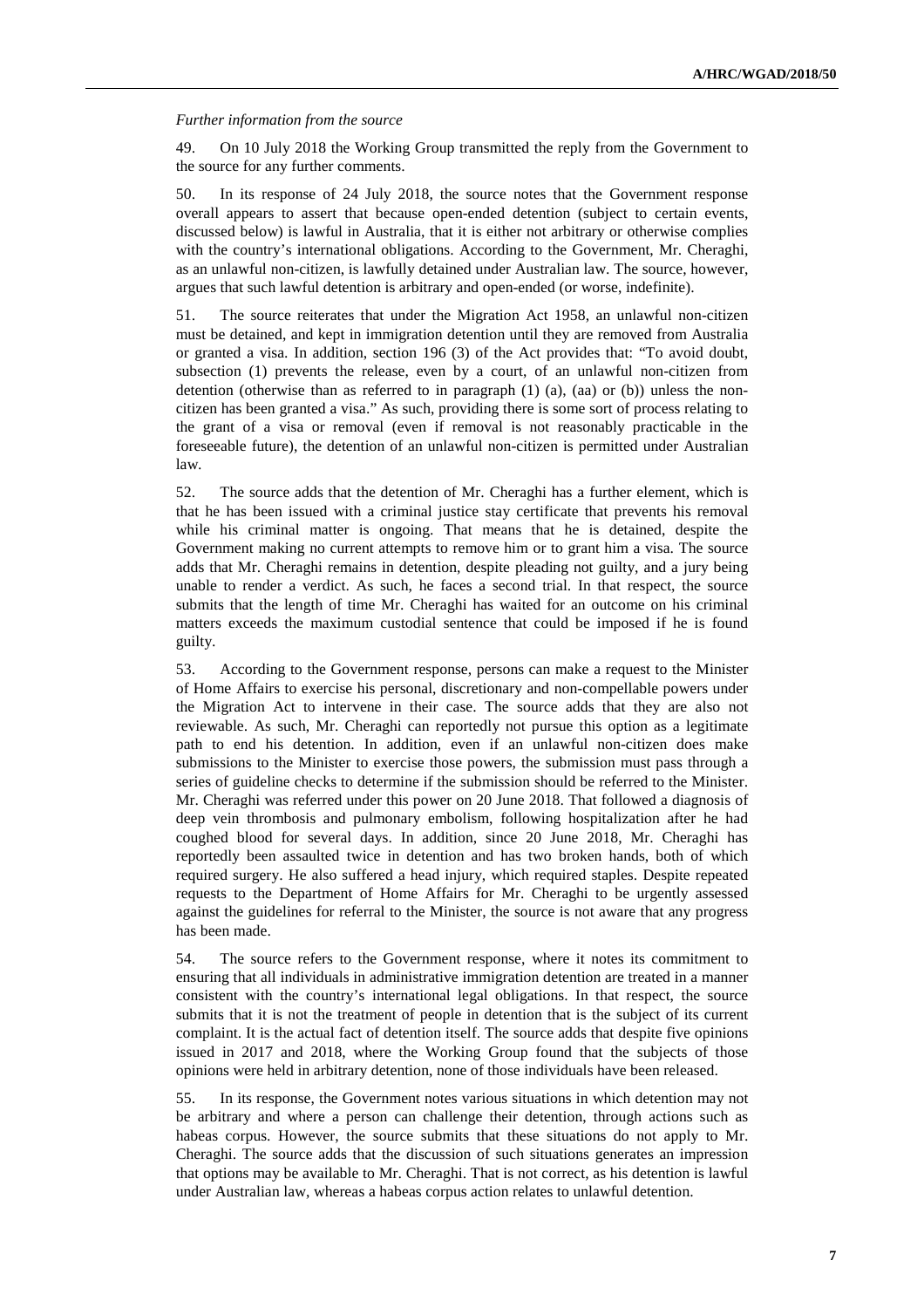56. In relation to the statement by the Government that the length of detention is not limited by a set time frame but is dependent upon a number of factors, including identity determination, developments in country information and the complexity of processing according to individual circumstances relating to health, character or security matters, the source submits that Mr. Cheraghi's identity is not in question, nor have any health or security matters been raised by the Department. The source adds that Mr. Cheraghi is in detention because the Department has determined that he does not meet the character requirements under section 501 of the Migration Act. That is despite Mr. Cheraghi pleading not guilty to the criminal charges he is accused of and a jury being unable to render a verdict.

57. The Government further states in its response that relevant assessments are completed as expeditiously as possible to ensure that people are detained in immigration detention facilities for the shortest possible time. According to the source, that is not correct, as people in detention centres can wait for more than five years for a primary assessment to be completed (including character considerations).

58. According to the Government response, being held in detention is a last resort for the management of unlawful non-citizens. The source notes that this is not correct, as it is the first resort for unlawful non-citizens. Under section 189 of the Migration Act, unlawful non-citizens must be detained.

59. The source reiterates that the case of *Al-Kateb v. Godwin* reinforces the position of Mr. Cheraghi, given that his arbitrary open-ended detention is authorized by Australian law (in terms of both legislation and case law). In relation to the detention review mechanisms referred to in the Government response, the source notes that those mechanisms operate within the legal framework that permits arbitrary detention. They also operate within a set of referral guidelines.

60. In conclusion, the source disagrees with the assessment of the Government in relation to access to health care in Australian detention centres and it refers to a report of the Public Interest Advocacy Centre.<sup>1</sup> The source adds that the Islamic Republic of Iran is not a safe country for Mr. Cheraghi to return to and the country does not accept involuntary returnees from Australia.

#### **Discussion**

61. The Working Group thanks the source and the Government for their submissions. The Working Group appreciates the cooperation and engagement of both parties in the present matter.

62. The source has submitted that the detention of Mr. Cheraghi is arbitrary and falls within categories II, IV and V. While not addressing those categories specifically, the Government of Australia rejects the submissions. The Working Group will examine them in turn.

63. The source has submitted that Mr. Cheraghi has been deprived of liberty as a result of the exercise of his rights guaranteed by article 14 of the Universal Declaration of Human Rights. It is submitted that since being charged with an offence and arrested, Mr. Cheraghi's visa was cancelled on 11 September 2015 and that he has been in administrative detention ever since. The source emphasizes that Mr. Cheraghi has not been convicted of a crime and that he has been held in administrative detention for almost three years while waiting for the criminal justice process.

64. The Government has argued that anyone who arrives in Australia without a visa or whose visa is cancelled must be detained until that person is removed from Australia or a visa is issued. In relation to Mr. Cheraghi, the Government has submitted that he arrived at Christmas Island, Australia, on 16 December 2012 and since he was not in the possession of a valid visa, he was detained under section 189 (3) of the Migration Act. On 22 May

<sup>&</sup>lt;sup>1</sup> Public Interest Advocacy Centre, "In poor health: health care in Australian immigration detention" (2018).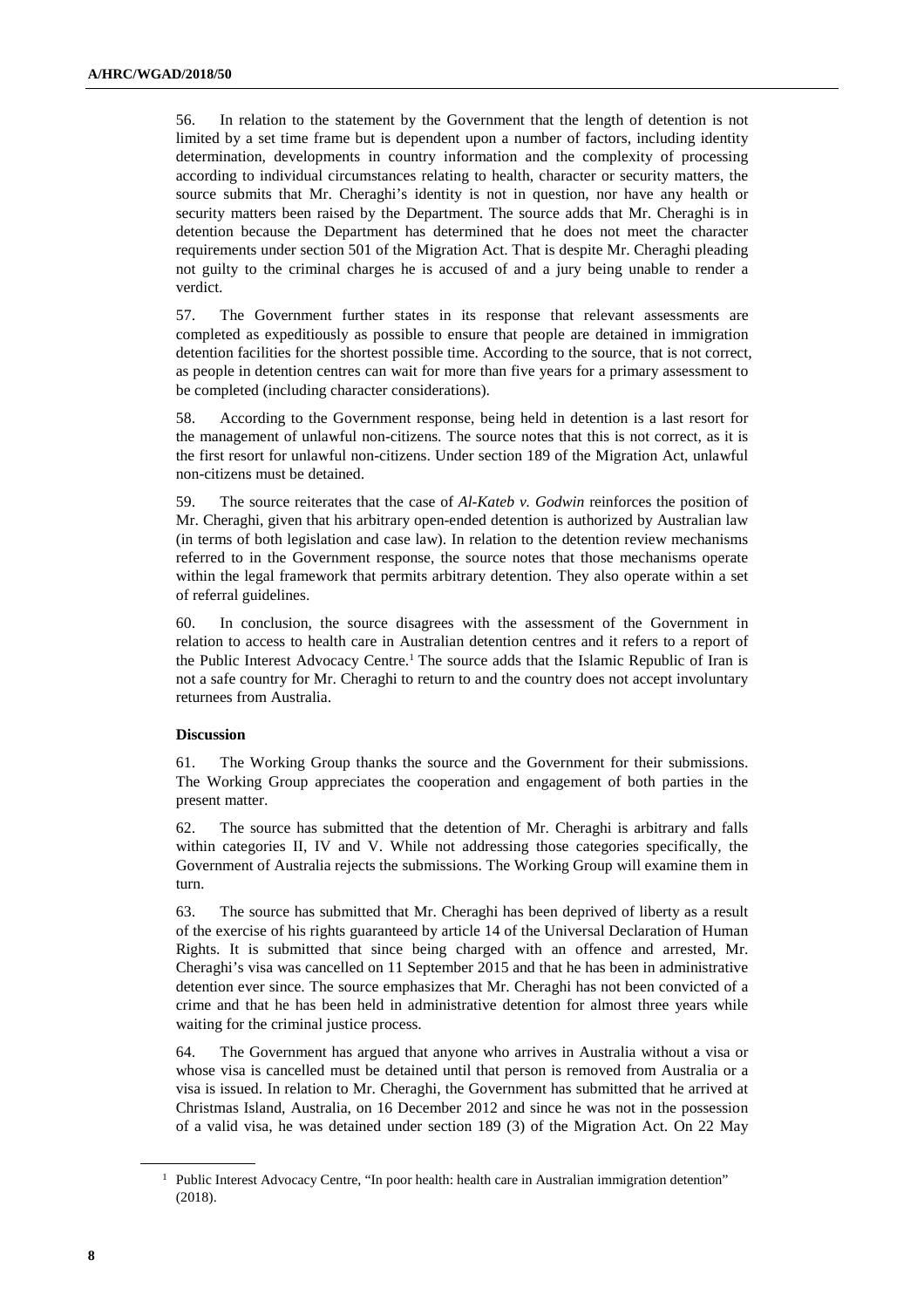2013, he was granted a temporary visa for seven days with further visas granted subsequently. However, on 26 August 2015, he was arrested and charged with a criminal offence and his visa was cancelled on 11 September 2015. Since 30 October 2015, Mr. Cheraghi has been held in administrative detention in accordance with section 189 (1) of the Migration Act.

65. The Working Group notes that Mr. Cheraghi was detained upon his arrival at Christmas Island on 16 December 2012 by the Australian authorities, who held him in detention until 22 May 2013, when he was granted a visa and released on the same day. Some two years later, on 26 August 2015, he was arrested and charged with a criminal offence. On 11 September 2015, his visa was cancelled and he has been in administrative detention since 30 October 2015.

66. The Working Group notes that the source has not argued that the arrest of Mr. Cheraghi on 26 August 2015 may have been arbitrary. Rather, the source has argued that the cancellation of his visa, which allegedly occurred on the basis of an adverse character assessment due to his arrest, has resulted in Mr. Cheraghi being administratively detained since 30 October 2015. The Government has not disputed the cancellation of the visa and subsequent administrative detention of Mr. Cheraghi, noting that this has been carried out strictly in accordance with the Migration Act. The Government has, however, failed to provide any reasons for the cancellation of Mr. Cheraghi's visa. The Working Group must therefore accept that this has occurred on the basis of an adverse character assessment of Mr. Cheraghi owing to him being charged with a criminal offence.

67. The Working Group acknowledges that the detention of Mr. Cheraghi on 30 October 2015 appears to have been carried out in accordance with the provisions of the Migration Act. However, as the Working Group has repeatedly stated in its jurisprudence, even when the detention of a person is carried out in conformity with national legislation, the Working Group must ensure that the detention is also consistent with the relevant provisions of international law.<sup>2</sup>

68. The Working Group wishes to reiterate that seeking asylum is not a criminal act; on the contrary, seeking asylum is a universal human right, enshrined in article 14 of the Universal Declaration of Human Rights, and in the 1951 Convention relating to the Status of Refugees, and its 1967 Protocol.<sup>3</sup> The Working Group notes that those instruments constitute international legal obligations undertaken by Australia.

69. In relation to Mr. Cheraghi, the Working Group observes that it is not disputed that he has been in detention since 30 October 2015, a period of nearly three years. The Working Group also observes that this is not detention exercised in pursuance of the charges that have been brought against Mr. Cheraghi following his arrest on 26 August 2015, but rather administrative detention according to the provisions of the Migration Act.

70. The Working Group refers to its revised deliberation No. 5 on deprivation of liberty of migrants, whereby: "Any form of administrative detention or custody in the context of migration must be applied as an exceptional measure of last resort, for the shortest period and only if justified by a legitimate purpose, such as documenting entry and recording claims or initial verification of identity if in doubt."

71. In the present case, the Government has not provided any explanation for the continued detention of Mr. Cheraghi since 30 October 2015, aside from the fact that his visa was cancelled on 11 September 2015. It is clear to the Working Group that his administrative detention was not in pursuance of such legitimate aims as documenting an entry or verification of identity. The Working Group also observes that Mr. Cheraghi has not been convicted of any criminal offence and the Government has failed to provide any other legitimate explanation for his continued detention for nearly three years.

<sup>2</sup> See, for example, opinions No. 46/2011, No. 42/2012, No. 79/2017, No. 1/2018 and No. 20/2018.

<sup>3</sup> See opinions No. 28/2017 and No. 42/2017 and revised deliberation No. 5 on deprivation of liberty of migrants, para. 9.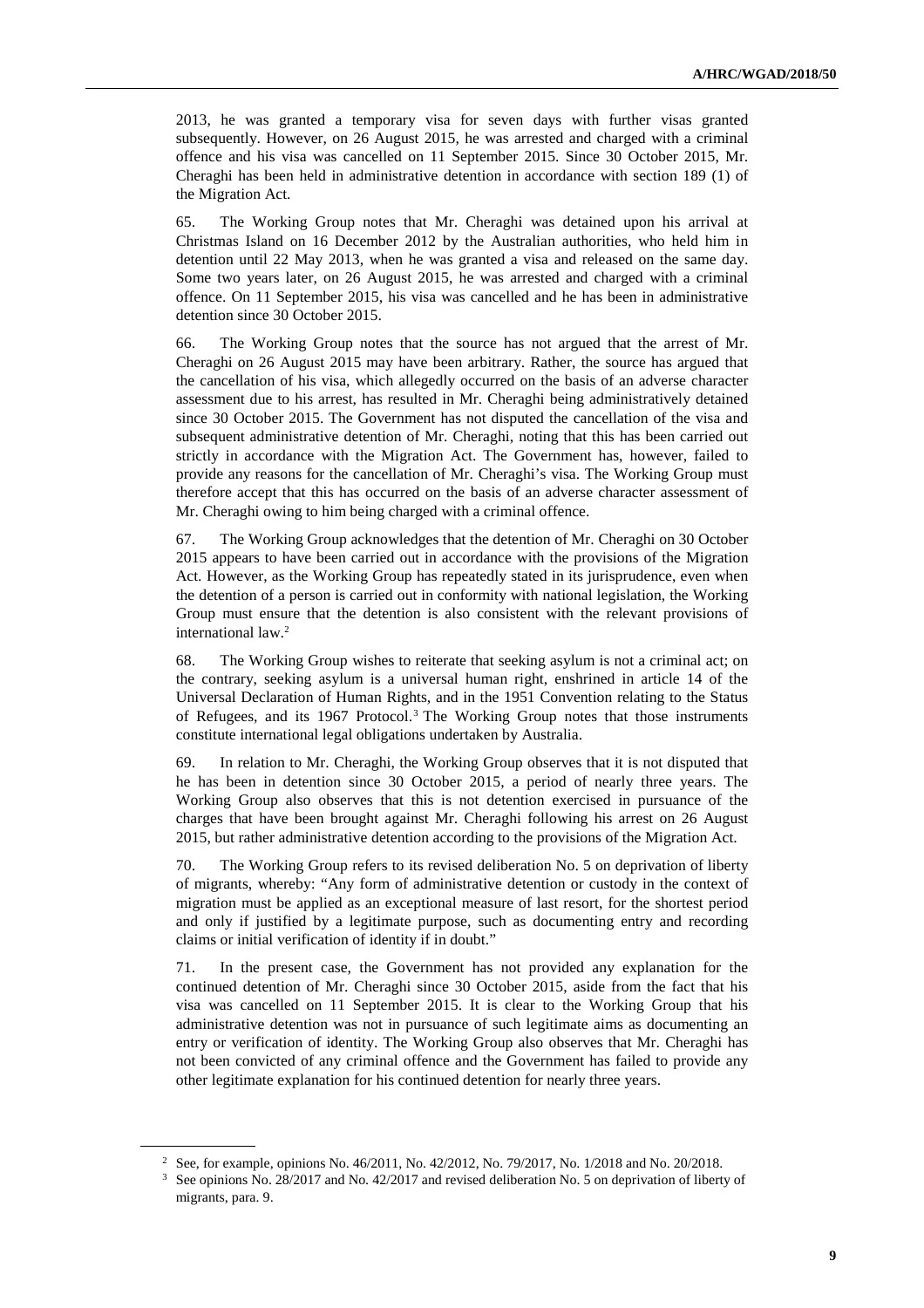72. In addition, the Working Group recalls that any detention in the context of migration must be for the shortest period of time.<sup>4</sup> In that respect, the Working Group observes that the Government has failed to explain how that requirement was met in the case of Mr. Cheraghi, who has been in detention for nearly three years.

73. The Working Group therefore concludes that the detention of Mr. Cheraghi was based purely on his earlier exercise of the legitimate right to seek asylum and is therefore arbitrary, falling within category II.

74. The source has further submitted that the detention of Mr. Cheraghi is arbitrary within category IV since he is an asylum seeker who has been subjected to prolonged administrative custody and has not been guaranteed the possibility of administrative or judicial review or remedy. The Government of Australia denies such allegations, arguing that a person in immigration detention is able to seek judicial review of the lawfulness of his or her detention before the Federal Court or the High Court of Australia through such actions as habeas corpus.

75. The Working Group recalls that, according to the United Nations Basic Principles and Guidelines on Remedies and Procedures on the Right of Anyone Deprived of Their Liberty to Bring Proceedings Before a Court, the right to challenge the lawfulness of detention before a court is a self-standing human right, which is essential to preserve legality in a democratic society. That right, which in fact constitutes a peremptory norm of international law, applies to all forms of deprivation of liberty and to all situations of deprivation of liberty, including not only to detention for purposes of criminal proceedings but also to situations of detention under administrative and other fields of law, including military detention, security detention, detention under counter-terrorism measures, involuntary confinement in medical or psychiatric facilities and migration detention.<sup>5</sup> It also applies irrespective of the place of detention or the legal terminology used in the legislation, and any form of deprivation of liberty on any ground must be subject to effective oversight and control by the judiciary.<sup>6</sup>

76. The Working Group observes that the facts of Mr. Cheraghi's case since his detention on 30 October 2015, as presented to it by both the source and the Government, are characterized by various submissions by him to the courts, pursuing different visa applications and challenging their rejection. However, none of those appearances have concerned his need to remain in detention since the cancellation of his visa. Furthermore, no judicial body has ever been involved in the assessment of the legality of Mr. Cheraghi's detention, noting that such consideration by a judicial body would necessarily involve the assessment of the legitimacy, need and proportionality of such detention.<sup>7</sup>

77. In other words, throughout his nearly three years of detention, Mr. Cheraghi has been unable to challenge the legality of his detention per se. The only body that appears to have been reviewing the need for Mr. Cheraghi to remain in detention is the Case Management and Detention Review Committee. However, as the Working Group has already observed in another case, that is not a judicial body.<sup>8</sup> Furthermore, the Working Group observes the repeated failure on behalf of the Government of Australia to explain how the reviews carried out by the Committee have satisfied the guarantees encapsulated in the right to challenge the legality of detention enshrined in article 9 of the Covenant.<sup>9</sup>

78. The Working Group also recalls the numerous findings by the Human Rights Committee where the application of mandatory immigration detention in Australia and the impossibility of challenging such detention has been found to be in breach of article 9 (1) of the Covenant.10 Furthermore, as the Working Group notes in its revised deliberation No. 5,

<sup>4</sup> See revised deliberation No. 5, paras. 12 and 25.

<sup>5</sup> See Basic Principles and Guidelines, para. 11 and guideline 1, para. 47 (a).

<sup>6</sup> Ibid, para. 47 (b).

<sup>7</sup> See revised deliberation No. 5, paras. 12 and 13.

<sup>8</sup> See opinion No. 20/2018, para. 61.

<sup>9</sup> Ibid.

<sup>10</sup> See *C. v. Australia*; *Baban et al. v. Australia* (CCPR/C/78/D/1014/2001); *D and E and their two children v. Australia* (CCPR/C/87/D/1050/2002); *Bakhtiyari v. Australia* (CCPR/C/79/D/1069/2002);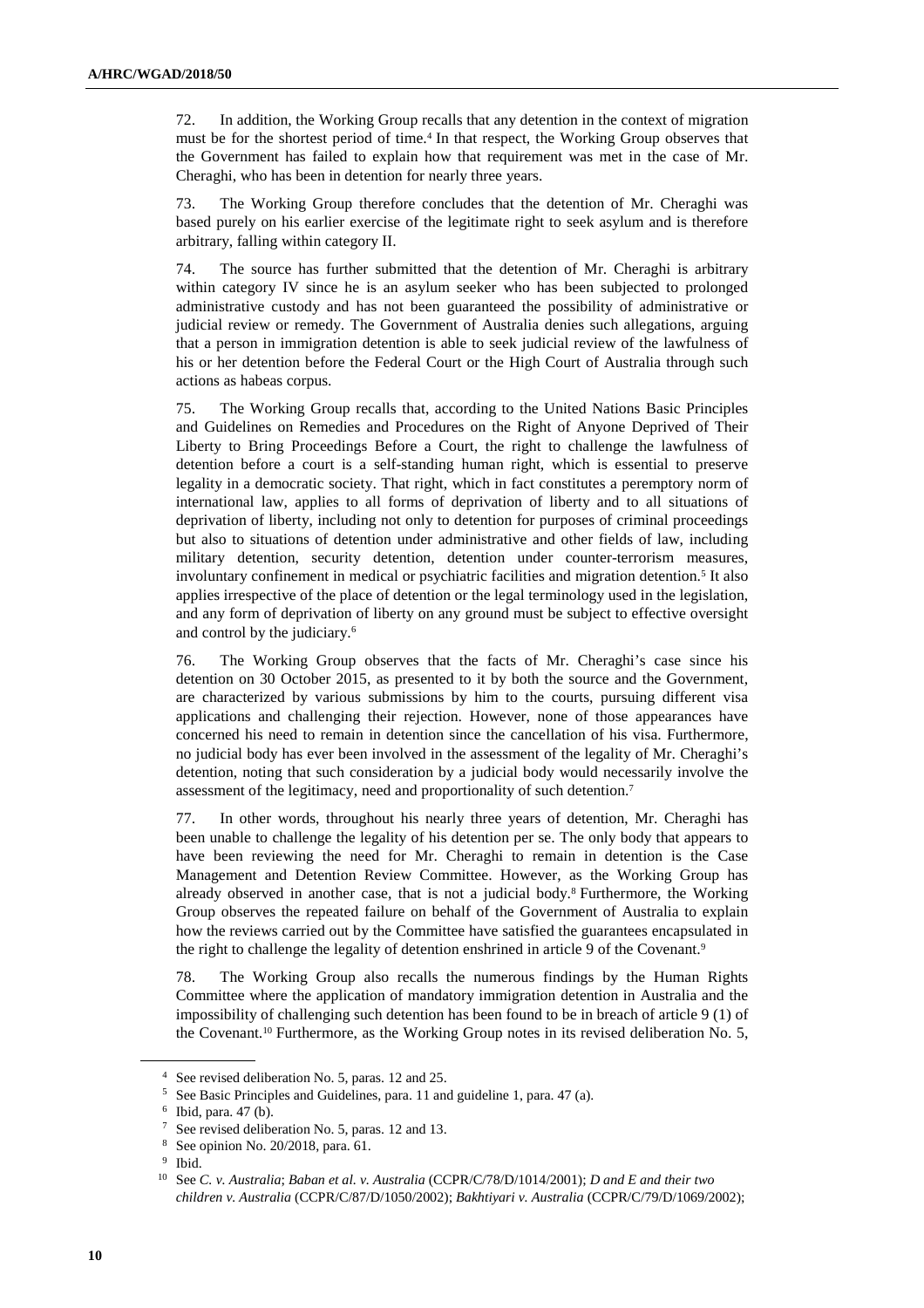detention in the migration setting must be exceptional and in order to ensure this, alternatives to detention must be sought.<sup>11</sup> In the case of Mr. Cheraghi, it is clear to the Working Group that there was never any consideration of alternatives to detention, which is a further breach of article 9 of the Covenant.

79. The Working Group thus concludes that Mr. Cheraghi has been denied the right to challenge the continued legality of his detention in breach of article 9 of the Covenant and that his detention is therefore arbitrary, falling within category IV.

80. Furthermore, the source submits that the detention of Mr. Cheraghi falls within category V, as Australian citizens and non-citizens are not equal before the courts and tribunals of Australia owing to the effective result of the decision of the High Court in the case of *Al-Kateb v. Godwin*. According to that decision, while Australian citizens can challenge administrative detention, non-citizens cannot. The Government denies such allegations, arguing that in the case cited the High Court held that the provisions of the Migration Act requiring detention of non-citizens until they are removed, deported or granted a visa, even if removal is not reasonably practicable in the foreseeable future, were valid.

81. The Working Group remains puzzled by this explanation from the Government, $12$  as it only confirms that the High Court affirmed the legality of the detention of non-citizens until they are removed, deported or granted a visa, even if removal is not reasonably practicable in the foreseeable future. In other words, the Government has actually failed to explain how such non-citizens can challenge their continued detention after that decision.

82. The Working Group also remains surprised by the Government's submission that actions such as habeas corpus are a possible avenue of redress for Mr. Cheraghi.13 It is clear to the Working Group that current Australian legislation does permit the detention of Mr. Cheraghi and therefore the habeas corpus challenge, which is aimed at challenging illegal detention, does not provide a realistic avenue of redress for people in his situation. However, the Working Group once again recalls that merely because a detention is carried out in conformity with national law, it does not mean that the detention is not arbitrary under international law. All States must ensure that their domestic legislation duly and fully reflects the obligations stemming from international law.

83. The Working Group notes the numerous findings by the Human Rights Committee, as referred to in paragraph 78 above, and also notes that the effect of the decision of the High Court of Australia in the above-mentioned case is such that non-citizens have no effective remedy against their continued administrative detention.

84. In that respect, the Working Group specifically notes the jurisprudence of the Human Rights Committee in which it examined the implications of the High Court judgment in the case of *Al-Kateb v. Godwin* and concluded that the effect of that judgment was such that there was no effective remedy to challenge the legality of continued administrative detention.<sup>14</sup>

85. In the past, the Working Group has concurred with the views of the Human Rights Committee on this matter and this remains the position of the Working Group in the present case.15 The Working Group underlines that this situation is discriminatory and contrary to articles 16 and 26 of the Covenant. It therefore concludes that the detention of Mr. Cheraghi is arbitrary, falling within category V.

*Shams et al. v. Australia* (CCPR/C/90/D/1255,1256,1259, 1260,1266,1268,1270 and 1288/2004); *Shafiq v. Australia* (CCPR/C/88/D/1324/2004); *Nasir v. Australia* (CCPR/C/116/D/2229/2012); and *F.J. et al. v. Australia* (CCPR/C/116/D/2233/2013).

<sup>11</sup> See A/HRC/13/30, para. 59. See also E/CN.4/1999/63/Add.3, para. 33; A/HRC/19/57/Add.3, para. 68 (e); A/HRC/27/48/Add.2, para. 124; and A/HRC/30/36/Add.1, para. 81. See also opinions No. 72/2017 and No. 21/2018.

<sup>12</sup> See opinion No. 21/2018, para. 79.

<sup>13</sup> See opinion No. 20/2018, para. 64.

<sup>14</sup> See *F.J. et al. v. Australia*, para. 9.3.

<sup>15</sup> See opinions No. 28/2017, No. 42/2017, No. 71/2017, No. 20/2018 and No. 21/2018.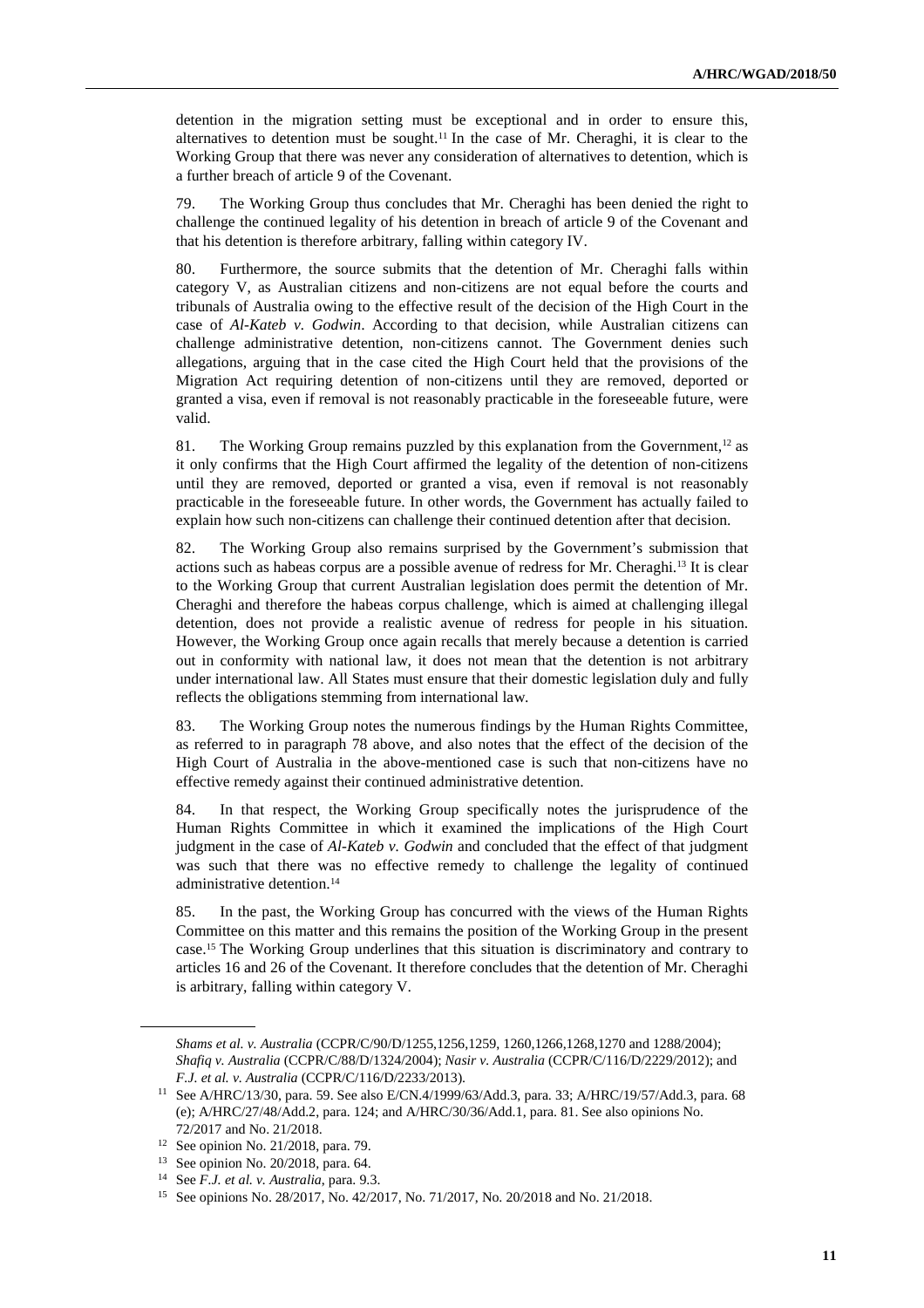86. The Working Group observes that the present case is only the latest in a number of cases from Australia that have come before the Working Group during the past two years which have all concerned the same issue, namely the mandatory immigration detention in Australia under the Migration Act.16 The Migration Act stipulates that an unlawful noncitizen must be detained and kept in immigration detention until they are removed from Australia or granted a visa. In addition, section 196 (3) of the Act provides that "To avoid doubt, subsection (1) prevents the release, even by a court, of an unlawful non-citizen from detention (otherwise than as referred to in paragraph  $(1)$   $(a)$ ,  $(aa)$  or  $(b)$ ) unless the noncitizen has been granted a visa." As such, providing there is some sort of process relating to the grant of a visa or removal (even if removal is not reasonably practicable in the foreseeable future), the detention of an unlawful non-citizen is permitted under Australian law.

87. The Working Group wishes to emphasize that deprivation of liberty in the immigration context must be a measure of last resort and alternatives to detention must be sought in order to meet the requirement of proportionality.<sup>17</sup> Furthermore, as the Human Rights Committee has argued in its general comment No. 35 (2014) on liberty and security of person: "Asylum seekers who unlawfully enter a State party's territory may be detained for a brief initial period in order to document their entry, record their claims and determine their identity if it is in doubt. To detain them further while their claims are being resolved would be arbitrary in the absence of a particular reason specific to the individual, such as an individualized likelihood of absconding, a danger of crimes against others or a risk of acts against national security."

88. The provisions of the Migration Act are at odds with those requirements of international law, as sections 189 (1) and 189 (3) of the Act provide for de facto mandatory detention of all unlawful non-citizens, unless they are being removed from the country or granted a visa. Furthermore, the Working Group observes that the Act does not reflect the principle of exceptionality of detention in the context of migration as recognized in international law, nor does it provide for alternatives to detention to meet the requirement of proportionality.<sup>18</sup>

89. The Working Group is seriously concerned at the increasing number of cases emanating from Australia that are being brought to its attention concerning the implementation of the Migration Act and it urges the Government of Australia to review this legislation in the light of its obligations under international law without delay, while paying due attention to the opinions of the Working Group.<sup>19</sup>

90. On 7 August 2017, the Working Group sent a request to the Government of Australia to undertake a country visit. The Working Group notes the encouraging response received on 24 November 2017 in which the Government indicates that it would be in a position to invite the Working Group to conduct a visit in the first quarter of 2019.

91. The Working Group reiterates that it would welcome the opportunity to conduct a visit to Australia and its offshore detention facilities in order to engage with the Government in a constructive manner and to offer its assistance in addressing its serious concerns relating to instances of arbitrary deprivation of liberty. The Working Group looks forward to discussing concrete dates for such a visit to be carried out in 2019.

#### **Disposition**

92. In the light of the foregoing, the Working Group renders the following opinion:

The deprivation of liberty of Edris Cheraghi, being in contravention of articles 2, 3, 7, 8, 9 of the Universal Declaration of Human Rights and of articles 2, 9, 16 and 26 of the International Covenant on Civil and Political Rights, is arbitrary and falls within categories II, IV and V.

<sup>16</sup> Ibid.

<sup>&</sup>lt;sup>17</sup> See A/HRC/10/21, para. 67. See also revised deliberation No. 5, paras. 12 and 16.

<sup>18</sup> Ibid.

<sup>19</sup> See opinions No. 28/2017, No. 42/2017, No. 71/2017, No. 20/2018 and No. 21/2018.